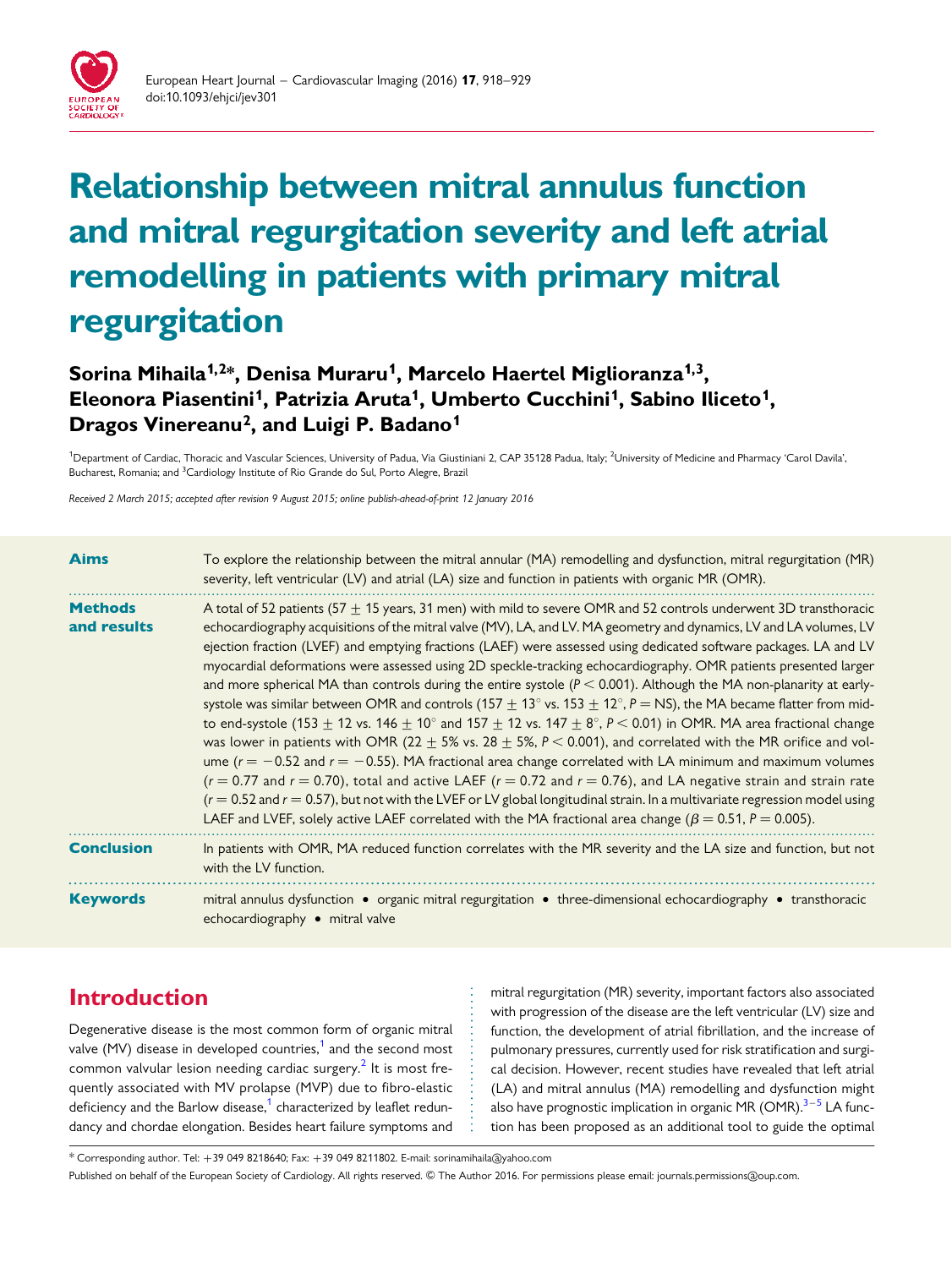timing of surgery for MVP.<sup>[6](#page-11-0)</sup> New three-dimensional transthoracic echocardiography (3DE) techniques and dedicated software for MV quantitative analysis revealed that patients with moderatesevere OMR also present remodelling and dysfunction of the  $MA.<sup>3-5</sup>$  $MA.<sup>3-5</sup>$  $MA.<sup>3-5</sup>$  $MA.<sup>3-5</sup>$  $MA.<sup>3-5</sup>$  However, the presence of MR was associated with MA dilation and flattening in patients with MVP, $3$  but the relation between the dysfunction of the MA and the severity of MR has not been assessed yet. Moreover, in patients with ischaemic MR, it has been proposed that enlargement of the LA has the potential to increase mitral leaflet tethering and worsen MR through a mechanism unre-lated to LV remodelling.<sup>[7](#page-11-0)</sup> However, in patients with OMR, the relation between the size and function of the MA and the size and function of LA and LV remains to be clarified.

Thus, we hypothesized that, in patients with OMR, the reduced function and the altered geometry of the MA are associated to the severity of the MR, and they are more related to LA than to LV remodelling.

# **Methods**

#### Study population

Between January 2013 and January 2014, we enrolled 52 consecutive patients (57  $\pm$  15 years, 31 males) with mild to severe OMR due to simple or complex forms of MVP (40 patients) or the Barlow disease (12 patients) and 52 healthy volunteers matched for age, gender, and body size. All study subjects were in regular rhythm. Patients with more than mild aortic, tricuspid or pulmonary valve diseases, severe MV calcification, history of coronary artery disease, and poor apical acoustic window were excluded from the study.

Control subjects inclusion criteria were: age  $>17$  years, no history or symptoms of cardiovascular or lung disease, no cardiovascular risk factors, normal ECG, and no cardio- or vasoactive treatment. Exclusion criteria were trained athletes, pregnancy, body mass index  $>$ 30 kg/m<sup>2</sup>, , and poor apical acoustic window.

Blood pressure, height, and weight were measured, and body surface area (BSA) was calculated in all subjects. An ECG was performed to confirm sinus rhythm in all subjects, and to exclude electrical abnormalities in healthy volunteers. University of Padua Ethics Committee approved the study (Protocol 2380 P), and all subjects provided an informed consent.

## Echocardiography

Using a standardized acquisition protocol, all examinations were performed using commercially available Vivid E9 system (GE Vingmed Ultrasound, Horten, Norway) equipped with M5S and 4 V probes. First, standard transthoracic echocardiography was performed to assess the aetiology and severity of the MR in patients with degenerative MV disease, and to exclude subclinical heart diseases in control subjects. Three consecutive cycles were recorded at a frame rate between 60 and 80 fps during breath hold with stable ECG tracing to obtain suitable apical views for the LA and LV two-dimensional (2D) speckle-tracking analysis.<sup>[8,9](#page-11-0)</sup>

Then, three separate full-volume multi-beat 3D datasets of the MV, LV, and LA were acquired by combining six consecutive ECG-triggered sub-volumes to obtain high temporal resolution. Acquisitions were performed during patient's breath holding and avoiding patient or probe movement in order to obtain datasets free of stitching artefacts. Care was taken to encompass the MV and the entire LV and LA cavities in the datasets.

#### Image analysis

In patients with OMR, the MVP was defined by the displacement of more than 2 mm of one of the MV leaflet below the MA plane<sup>[1](#page-10-0)</sup> and the differentiation between MVP and the Barlow disease was made using both 2D and 3DE morphological assessments of the MV leaflets.<sup>[10](#page-11-0)</sup> A leaflet was considered flail when the leaflet edge was pointing retrograde into the LA at end-systole, whether or not ruptured chordae were seen.<sup>[11](#page-11-0)</sup> The MR severity was graded from mild to severe using both 2DE qualitative and quantitative assessment according to the current guidelines.<sup>12</sup> Mitral regurgitant jet vena contracta, proximal isovelocity surface area (PISA) radius, effective regurgitant orifice area (EROA), and regurgitant volume (RVol) were measured.

#### Quantitative analysis of left cardiac chambers geometry and function

2D and 3DE datasets of the LV were stored digitally in raw-data format for offline analysis using commercially available software package (EchoPAC BT 12, GE Vingmed Ultrasound, Horten, Norway). Quantification of 3D LV volumes and LV ejection fraction (LVEF) was performed using 4D Auto-LVQ option, as previously described and validated against cardiac magnetic resonance.<sup>[13](#page-11-0)</sup> LV myocardial deformation in the longitudinal, radial and circumferential components was assessed using 3D speckletracking analysis to measure global LV longitudinal (GLS), radial (GRS), circumferential (GCS), and area (GAS) strain, as previously described.<sup>13</sup>

3DE full-volume datasets of the LA were converted to DICOM format and analysed using dedicated software designed for volumetric analysis of the LA, recently validated against cardiac magnetic resonance (LA analysis 2.3, TomTec Imaging Systems, Unterschleissheim, D).<sup>[14](#page-11-0)</sup> As previously described, $14$  the maximum (LAVmax), minimum (LAVmin), and pre-atrial contraction (LAVpreA) volumes of the LA were measured. Then, using the LA volumes, the software automatically as-sessed the active, passive, and total LA emptying fractions<sup>[14](#page-11-0)</sup> (Figure [1](#page-2-0)).

2DE datasets dedicated for the LA were digitally stored for offline analysis of LA myocardial function, using Q-analysis option (EchoPAC BT 12, GE Vingmed Ultrasound). The LA endocardium was manually traced when the LA was at its minimum volume after contraction<sup>[9](#page-11-0)</sup> and a peak global longitudinal atrial strain (LAS) curve was automatically generated which included a negative deflection (negative LAS), representing LA active contraction, followed by a positive one (positive LAS) during LA filling. The summation of negative and positive LAS was recorded as total LAS. Using the same cineloop, the software automatically displays the strain rate (SR) curve of the LA. The positive peak during LA filling (positive LASR), early negative peak during early LV filling (early negative LASR), and the late negative peak during the atrial contraction (late negative LASR) were also recorded.<sup>[9](#page-11-0)</sup>

#### Quantitative analysis of the mitral annulus

3DE MV datasets were converted to DICOM format and analysed using dedicated software for MV quantitative analysis (4D-MV assessment 2.3, TomTec Imaging Systems, Unterschleissheim, D), as previously de-scribed.<sup>[15](#page-11-0)</sup> Mitral annulus analysis started by identifying three time points: early-systole—the frame after the MV closure (MVC); end-systole—the frame just before MV starts to open; and mid-systole—the frame midway between MVC and end-systole. After adding anatomical landmarks for the MA, aorta, and leaflet coaptation point, the software created a static 3D model of the MA and leaflets at mid-systolic frame (static analysis) (Figure [2](#page-3-0)). Afterwards, the MA was tracked in each frame of the cardiac systole (dynamic analysis) (Figure [2](#page-3-0)). Manual edits of the dynamic models were performed as needed. Quantitative parameters of MA geometry were as follows: MA 3D and 2D (projected) areas; MA circumference; anteroposterior (AP) and anterolateral-posteromedial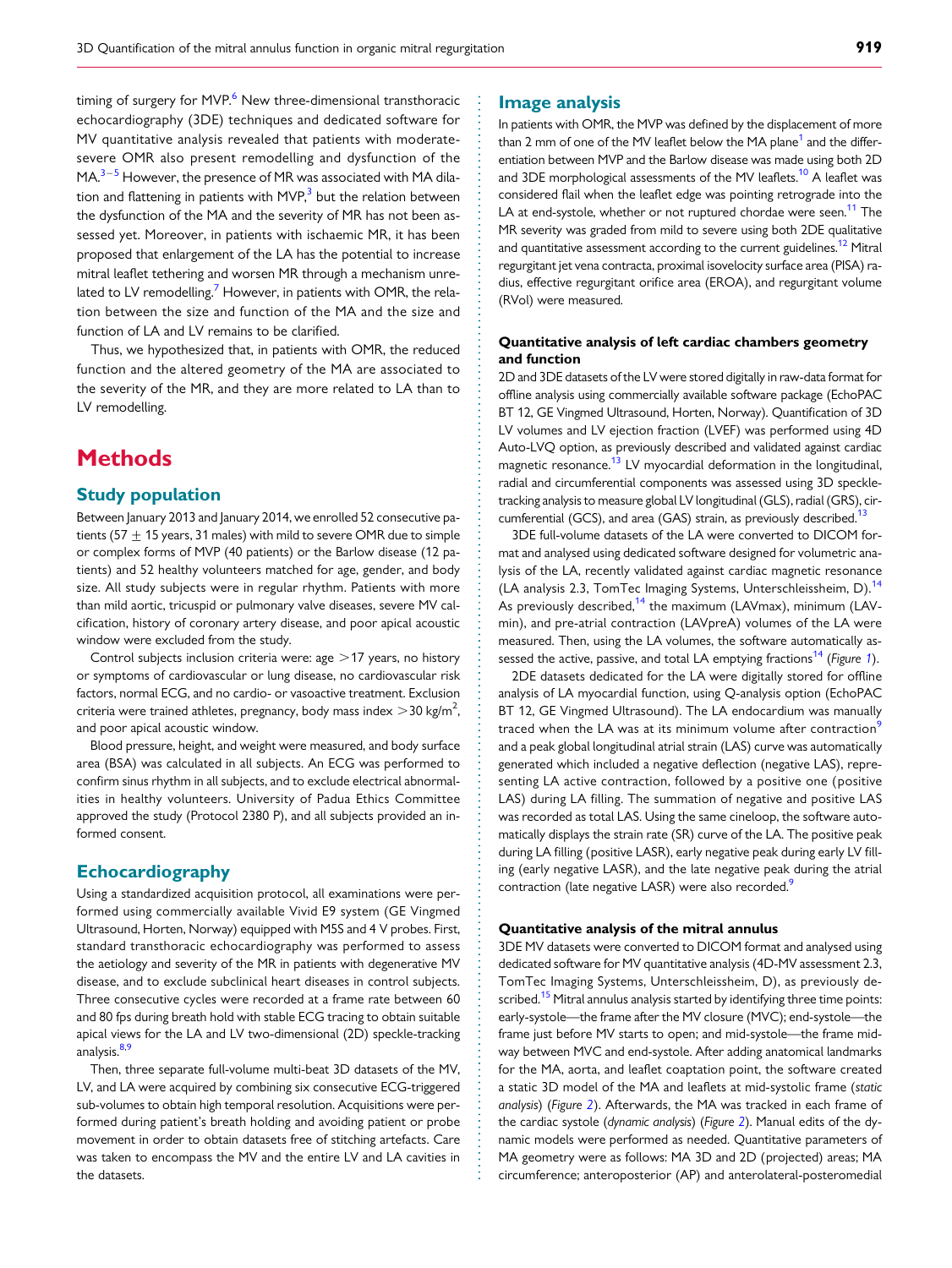<span id="page-2-0"></span>



(AL-PM) diameters; MA sphericity index; MV commissural diameter; anterior leaflet area (ALA) and length; posterior leaflet area (PLA) and length; the non-planarity angle of the MA; MV annular height; MV tenting height, area, and volume; and Ao-AP angle. For all quantitative parameters, the values at MVC, mid-systole and end-systole, and the minimal value have been recorded. In addition, we recorded the time interval from the MVC to the moment of its minimal value expressed as percentage (%) of the total duration of the systole. MA diameters, area, and circumference were indexed by patients' BSA.

The software provided also the MA displacement, displacement velocity, and fractional area change. In addition, the fractional change (difference between the maximal and minimal value, divided by the maximal value, and expressed as percentages, %) of MA circumference, AP, and AL-PM diameters were also calculated.

## Statistical analysis

Normal distribution of variables was checked by the Kolmogorov– Smirnov test. Continuous variables were summarized as mean  $\pm$  SD, and categorical variables were reported as percentages. Variables were compared between groups using paired t-test. Two-way ANOVA for repeated measures test was used to assess the dynamic changes of the MA parameters at each reference-point of the cardiac cycle. In patients with OMR, Pearson's correlation was used to analyse the relationships between MR severity parameters and MA function indexes, and between MA function indexes and parameters of LA and LV size and function. Multiple linear stepwise regression tests were used to identify the parameters that independently correlated to the MA reduced function in the group with OMR, by introducing in the models only parameters that were related to the MA fractional area change.

Inter-observer variability for MA assessment using 3DTTE was performed in 17 random healthy subjects by two independent observers by blinded offline analysis of the same 3D dataset, as previously re-ported.<sup>[15](#page-11-0)</sup> One observer repeated the measurements of the same datasets 7 days later, to assess the intra-observer variability. Reproducibility was reported as intra-class correlation coefficient (ICC).

All analyses were carried out using SPSS version 20.0 (SPSS, Inc., Chicago, IL) and MedCalc version 10.0.1.0 (MedCalc Software, Mariakerke, Belgium). Differences among variables were considered significant at  $P < 0.05$ .

# **Results**

## Study population's characteristics

Demographics and general characteristics of the 52 patients (age range 17–85 years, 60% males) and 52 controls enrolled in the study are summarized in Table [1](#page-4-0). Two patients with OMR were excluded from the initial lot of 58 due to advanced age (difficulty of finding matched control), and 4 of them due to poor quality image of the 3DE MV dataset. The remaining 52 patients with OMR presented anterior or posterior leaflet prolapse (40 patients) or the Barlow disease (12 patients). Among them, 14 patients were found to have MV leaflet flail, and 38 had MV leaflet prolapses without flail.

In patients with OMR, PISA radius could be measured in 45 (87%), RVol could be calculated in 30 (58%), and EROA in 27 (52%). In the remaining patients, the quantitative parameters for MR severity could not be measured because they had milder degrees of MR.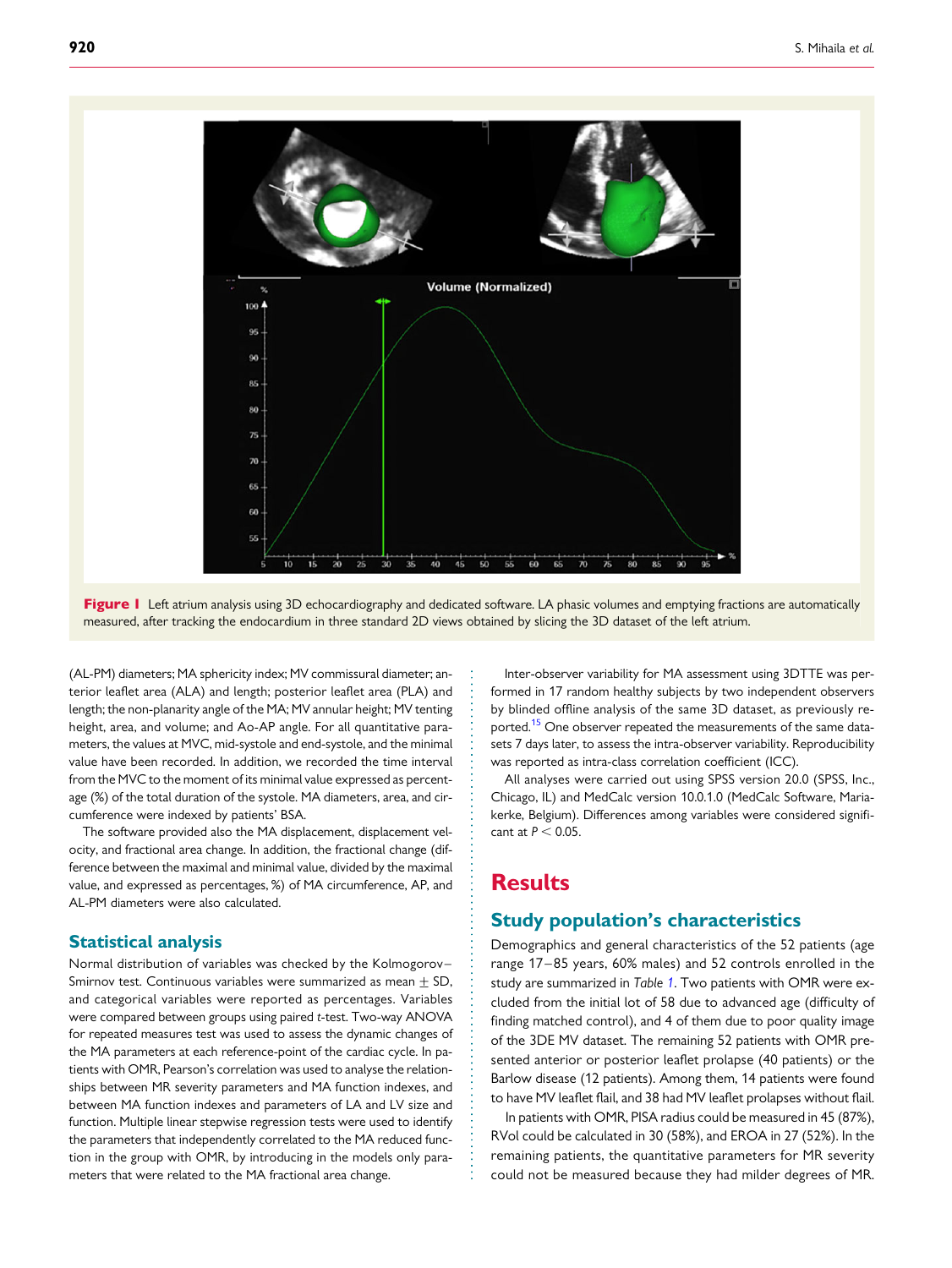<span id="page-3-0"></span>

Figure 2 Static (A and B) and dynamic analysis (C) of the MA area using 3D echocardiography and dedicated software in patient with MVP. The MA area change during the cardiac systole is computed and a curve for its dynamics is afterwards provided. The prolapse of the P2 scallop is coloured by the software in red.

According to current recommendations for the assessment of OMR severity, 50% of our patients had severe MR (Table [1](#page-4-0)).

Even though patients with OMR presented larger LV volumes than controls, the LVEF was similar in the two groups (Table [1](#page-4-0)). Three-dimensional LV GLS was also similar between patients with OMR and controls (18.3  $\pm$  3 vs. 18.6  $\pm$  4%, P > 0.05). As expected, patients with OMR had dilated LA (Table [1](#page-4-0)).

The temporal resolution and feasibility of quantitative analysis of the 3D datasets and speckle-tracking analysis was summarized in Table [2](#page-4-0). The number of systolic frames in each 3D dataset dedicated for the MA analysis ranged from 11 to 21, depending on patient's heart rate or acquisition settings and did not differ between patients with OMR and controls.

## Mitral annulus analysis in patients with organic mitral regurgitation compared with controls

When compared with controls, patients with OMR presented larger MA diameters, area and circumference during the entire cardiac systole (Table [3](#page-5-0), Figure [3](#page-7-0)). At the MVC, the MA area was 37% larger in patients with OMR. While ALA was similar between patients with OMR and controls, the PLA was larger in patients with OMR, leading to a significantly decreased ALA/PLA ratio in OMR compared with controls.

Moreover, the times to minimum AP and AL-PM diameter, as well as of minimal MA area and circumference were longer in patients with OMR than in controls (Table [3](#page-5-0)). Patients with OMR showed more spherical mitral annuli throughout the entire cardiac systole, with a delayed occurrence of minimal MA sphericity.

At MVC, MA non-planarity angle, MV tenting volume and MV tenting area were similar between patients with OMR and control subjects. Conversely, from mid- to end-systole, the non-planarity angle became progressively larger in patients with OMR than in controls. At the same times, the MV tenting area and volume became progressively smaller in OMR than in control subjects (Table [3](#page-5-0), Figure [3](#page-7-0)), due to the MV leaflet prolapse. However, the timing of the minimum non-planarity angle did not differ among groups. At MVC, MV annular height was similar between patients with OMR and controls. However, it became smaller in patients with OMR than in controls from mid- to end-systole.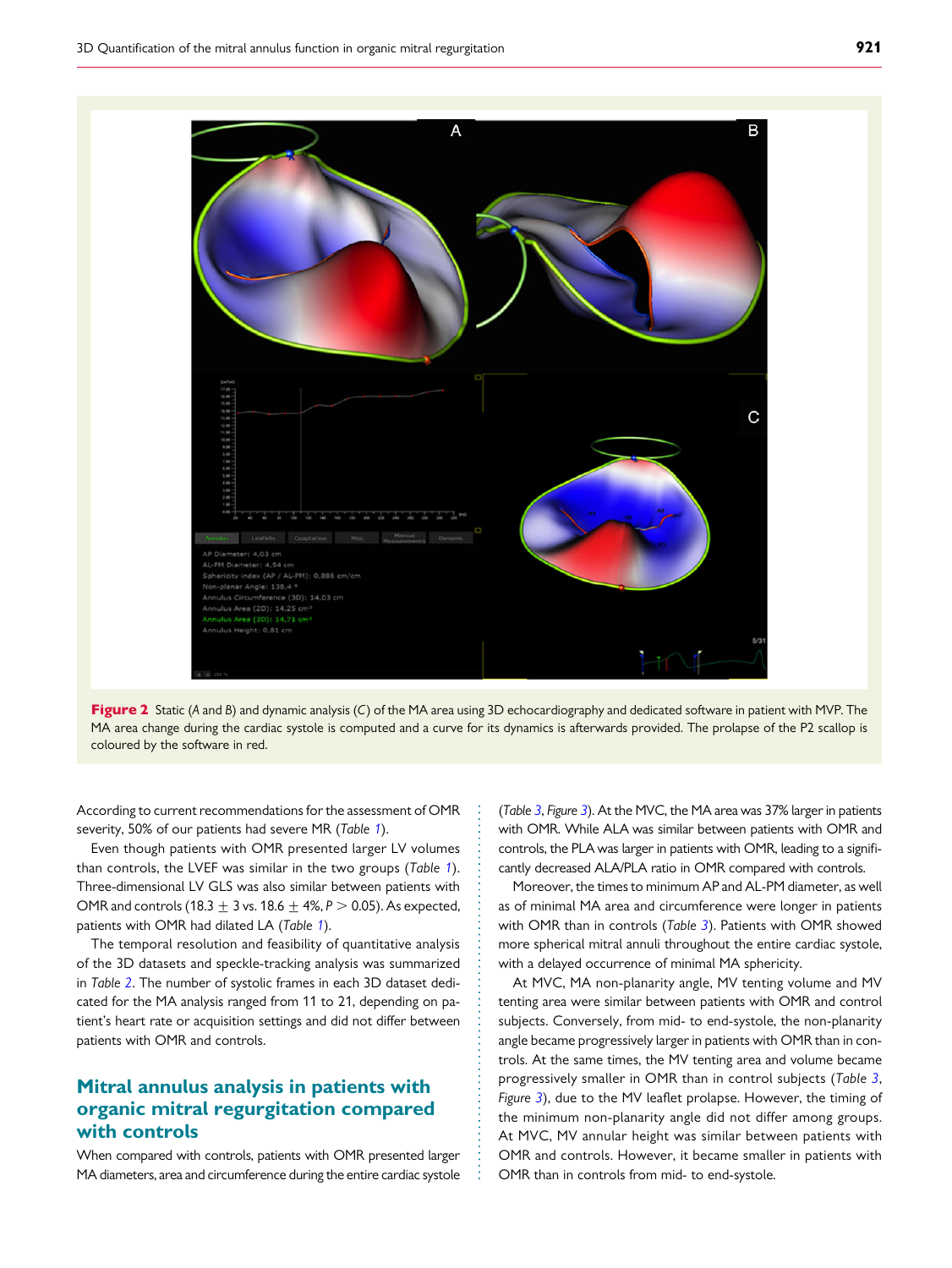<span id="page-4-0"></span>

|                                                  | <b>OMR</b> patients | <b>Controls</b> | P       |
|--------------------------------------------------|---------------------|-----------------|---------|
|                                                  | $N = 52$            | $N = 52$        |         |
| Age (years)                                      | $57 + 15$           | $56 + 13$       | 0.78    |
| Gender (males)                                   | 31                  | 31              | 1.0     |
| Heart rate (beats/min)                           | $65 \pm 7$          | $73 + 13$       | 0.001   |
| Systolic blood pressure (mm Hg)                  | $132 + 20$          | $127 + 17$      | 0.20    |
| Diastolic blood pressure (mm Hg)                 | $78 + 10$           | $74 \pm 8$      | 0.06    |
| BSA $(m^2)$                                      | $1.75 \pm 0.2$      | $1.82 \pm 0.2$  | 0.06    |
| MR severity (%)                                  |                     |                 |         |
| None/trivial                                     | $\mathbf{0}$        | 100             |         |
| Mild                                             | 25                  | 0               |         |
| Moderate                                         | 25                  | 0               |         |
| Severe                                           | 50                  | $\mathbf 0$     |         |
| MR effective regurgitant area (cm <sup>2</sup> ) | $0.47 \pm 0.31$     |                 |         |
| MR regurgitant volume (mL)                       | $63 \pm 44$         |                 |         |
| LV end-diastolic volume $(mL/m^2)$               | $84 \pm 21$         | $57 + 10$       | < 0.001 |
| LV end-systolic volume $(mL/m^2)$                | $33 + 9$            | $21 \pm 5$      | < 0.001 |
| LVEF $(%)$                                       | $60 + 11$           | $58 + 19$       | 0.465   |
| LA max volume $(mL/m^2)$                         | $62 \pm 23$         | $34.7 + 5$      | < 0.001 |

LV, left ventricular; MR, mitral regurgitation.

|          | <b>Table 2</b> Temporal resolution and feasibility of quantitative analysis of 3D datasets and 2D views for speckle-tracking |
|----------|------------------------------------------------------------------------------------------------------------------------------|
| analysis |                                                                                                                              |

|                                                  | <b>OMR</b> patients<br>$(n = 52)$ | Controls<br>$(n = 52)$ | P     |
|--------------------------------------------------|-----------------------------------|------------------------|-------|
| Temporal resolution MV datasets (vps)            | $40 + 8$                          | $38 + 8$               | 0.364 |
| Feasibility of static MA analysis (%)            | 100                               | 98                     | 1.000 |
| Feasibility of dynamic MA analysis (%)           | 96                                | 90                     | 0.807 |
| Temporal resolution of 3DE LV datasets (vps)     | $40 + 7$                          | $38 + 8$               | 0.348 |
| Feasibility of LV volume measurements (%)        | 98                                | 92                     | 0.808 |
| Feasibility of LV global longitudinal strain (%) | 86                                | 96                     | 0.712 |
| Temporal resolution of 3DE LA datasets (vps)     | $38 + 11$                         | $41 + 16$              | 0.004 |
| Feasibility of LA volume measurements (%)        | 77                                | 96                     | 0.386 |
| Temporal resolution of 2DE LA views (fps)        | $69 + 8$                          | $75 + 6$               | 0.348 |
| Feasibility of LA global longitudinal strain (%) | 80                                | 96                     | 0.535 |

2DE, two-dimensional echocardiography; 3DE, three-dimensional echocardiography; LA, left atrium; LV, left ventricle; MA, mitral annulus; MV, mitral valve.

MA fractional area change was lower in patients with OMR than in controls (Table [4](#page-8-0)). AP and AL-PM diameter fractional changes were also reduced in patients with OMR when compared with controls, but more for the AP size than for the AL-PM one. While the MA displacement was similar between groups, the displacement velocity was higher in patients with OMR than in controls.

#### Mitral annulus size and function related to mitral regurgitation severity

MA area from patients with OMR presented significant correlation with PISA radius and EROA ( $r = 0.40$ ,  $P = 0.013$  and  $r = 0.40$ ,  $P = 0.046$ , respectively). PLA also presented a positive correlation with PISA radius ( $r = 0.33$ ,  $P = 0.028$ ). Furthermore, MA fractional area change presented an inverse correlation with all quantitative parameters of MR severity (Figure [4](#page-8-0)).

The relation between mitral annulus and left chambers size and function in patients with organic mitral regurgitation MA area and circumference measured at mid-systolic frame presented a modest, but significant positive relation to LV end-diastolic and end-systolic volumes ( $r = 0.44$  and  $r = 0.46$ , respectively, both  $P = 0.001$ ) (Figure [5](#page-8-0)). However, MA fractional area change was not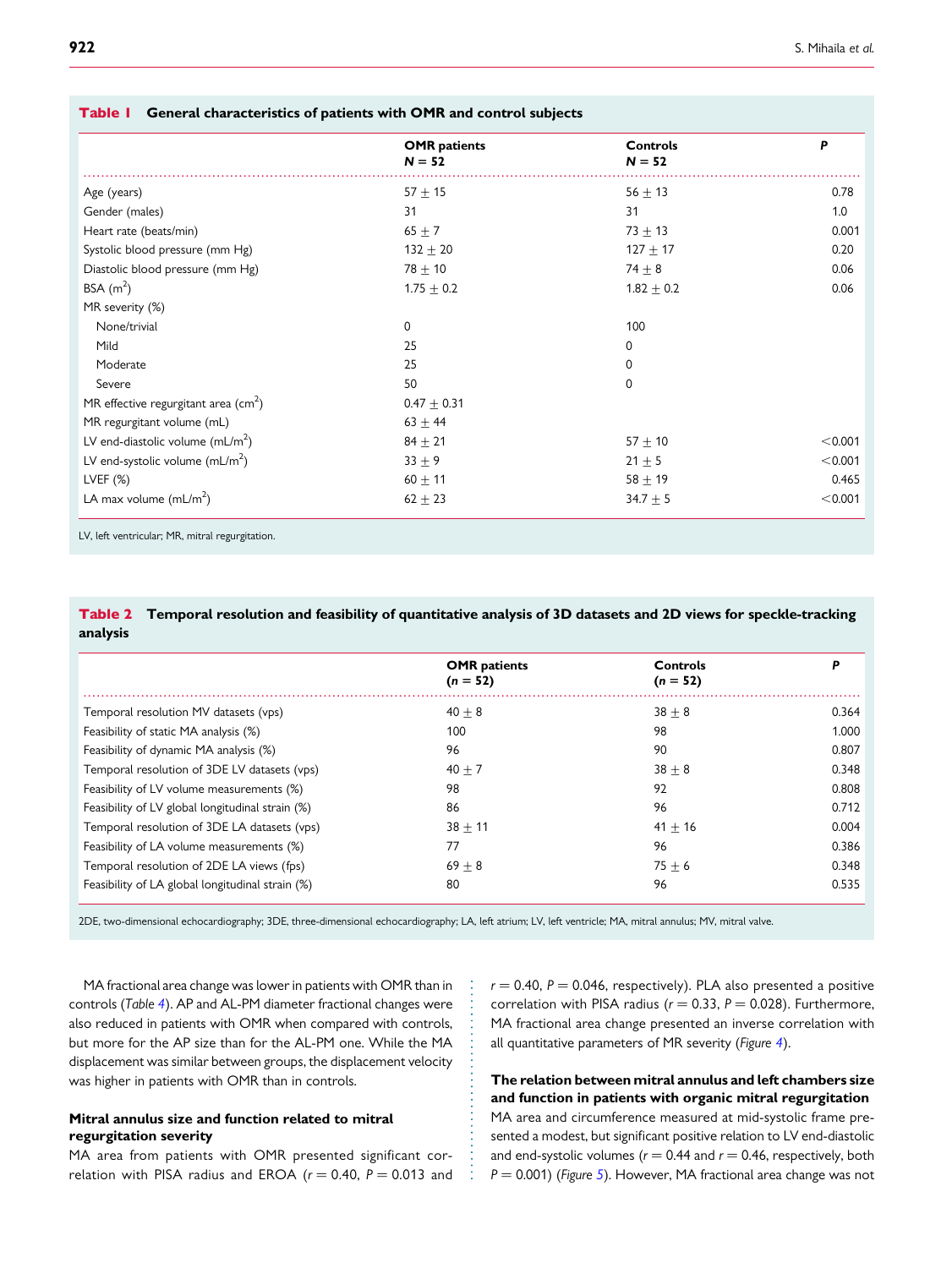|                                     | Early-systole    | Minimal value    | Mid-systole       | <b>End-systole</b> | Time to minim (%) |
|-------------------------------------|------------------|------------------|-------------------|--------------------|-------------------|
| MV and MA dimensions                |                  |                  |                   |                    |                   |
| AP diameter (cm)                    |                  |                  |                   |                    |                   |
| <b>OMR</b>                          | $3.4 \pm 0.6*$   | $3.2 \pm 0.6*$   | $3.6 \pm 0.6*$    | $3.8 \pm 0.7*$     | $19 \pm 12*$      |
| Controls                            | $2.4 \pm 0.3$    | $2.4 \pm 0.3$    | $2.8 \pm 0.4$     | $2.9 \pm 0.3$      | $11 \pm 8$        |
| AL-PM diameter (cm)                 |                  |                  |                   |                    |                   |
| <b>OMR</b>                          | $4.3 \pm 0.7*$   | $4.2 \pm 0.6*$   | $4.6 \pm 0.7*$    | $4.7 \pm 0.7*$     | $20 \pm 13*$      |
| Controls                            | $3.5 \pm 0.4$    | $3.4 \pm 0.3$    | $3.9 \pm 0.4$     | $3.9 \pm 0.5$      | $13 \pm 8$        |
| Commissural diameter (cm)           |                  |                  |                   |                    |                   |
| <b>OMR</b>                          | $4.2 \pm 0.7*$   | $4.1 \pm 0.6*$   | $4.4 \pm 0.7*$    | $4.5 \pm 0.7*$     | $26 \pm 22*$      |
| Controls                            | $3.5 \pm 0.4$    | $3.4 \pm 0.4$    | $3.8 \pm 0.4$     | $3.9 \pm 0.4$      | $12 \pm 8$        |
| MA area 2D $(cm2)$                  |                  |                  |                   |                    |                   |
| <b>OMR</b>                          | $11.7 \pm 3.7*$  | $11.3 \pm 3.6*$  | $13 \pm 3.9*$     | $14.0 \pm 4.1*$    | $18 \pm 12*$      |
| Controls                            | $7.3 \pm 1.5$    | $7.0 \pm 1.4$    | $8.7 \pm 1.8$     | $9.4 \pm 1.7$      | $11 \pm 6$        |
| MA area $3D$ (cm <sup>2</sup> )     |                  |                  |                   |                    |                   |
| <b>OMR</b>                          | $11.9 \pm 3.7*$  | $11.5 \pm 3.6*$  | $13.2 \pm 4.0*$   | $14.2 \pm 4.2*$    | $18 \pm 13*$      |
| Controls                            | $7.5 \pm 1.5$    | $7.2 \pm 1.4$    | $9.0 \pm 1.9$     | $9.6 \pm 1.8$      | $11 \pm 2$        |
| MA circumference (cm)               |                  |                  |                   |                    |                   |
| <b>OMR</b>                          | $12.5 \pm 1.9*$  | $12.3 \pm 1.9*$  | $13.2 \pm 2.0*$   | $13.7 \pm 1.9*$    | $16 + 7*$         |
| Controls                            | $10.2 \pm 1.0$   | $10.1 \pm 1.0$   | $11.1 \pm 1.2$    | $11.5 \pm 1.1$     | $11 \pm 6$        |
| ALA $(cm2)$                         |                  |                  |                   |                    |                   |
| <b>OMR</b>                          | $6.5 \pm 1.9$    | 6.1 $\pm$ 2.0    | $6.4 \pm 2.2$     | $6.5 \pm 2.2$      | $47 + 32$         |
| Controls                            | $6.1 \pm 1.2$    | $5.7 \pm 1.2$    | $6.1 \pm 1.4$     | $6.2 \pm 1.4$      | $38 + 33$         |
| $PLA$ (cm <sup>2</sup> )            |                  |                  |                   |                    |                   |
| <b>OMR</b>                          | $7.5 \pm 2.6*$   | $7.1 \pm 2.8^*$  | $8.0 \pm 2.8^*$   | $8.9 \pm 3.3*$     | $27 + 21$         |
| Controls                            | $4.0 \pm 1.0$    | $3.7 \pm 1.0$    | $3.9 \pm 1.0$     | $4.6 \pm 1.0$      | $30 + 25$         |
| Anterior leaflet length (cm)        |                  |                  |                   |                    |                   |
| <b>OMR</b>                          | $2.1 \pm 0.4$    | $2.0 \pm 0.4$    | $2.1 \pm 0.4$     | $2.1 \pm 0.4$      | $59 + 33$         |
| Controls                            | $2.2 \pm 0.3$    | $2.1 \pm 0.3$    | $2.2 \pm 0.3$     | $2.2 \pm 0.3$      | $48 + 35$         |
| Posterior leaflet length (cm)       |                  |                  |                   |                    |                   |
| <b>OMR</b>                          | $1.7 \pm 0.5*$   | $1.5 \pm 0.5*$   | $1.8 \pm 0.5*$    | $1.8 \pm 0.6*$     | $43 \pm 32*$      |
| Controls                            | $1.1 \pm 0.2$    | $0.9 \pm 0.2$    | $1.0 \pm 0.2$     | $1.1 \pm 0.2$      | $48 \pm 30$       |
| MV and MA geometry                  |                  |                  |                   |                    |                   |
| Sphericity index                    |                  |                  |                   |                    |                   |
| <b>OMR</b>                          | $0.75 \pm 0.09*$ | $0.71 \pm 0.07*$ | $0.76 \pm 0.07*$  | $0.79 \pm 0.07*$   | $38 \pm 28*$      |
| Controls                            | $0.67 \pm 0.06$  | $0.65 \pm 0.06$  | $0.72 \pm 0.06$   | $0.76 \pm 0.06$    | $22 \pm 18$       |
| Non-planarity angle (°)             |                  |                  |                   |                    |                   |
| <b>OMR</b>                          | $157 + 13$       | $147 \pm 11*$    | $153 \pm 11*$     | $157\pm12^*$       | $48 + 27$         |
| Controls                            | $153 \pm 12$     | $141 + 9$        | $145 + 10$        | $147 \pm 8$        | $54 + 30$         |
| Annular height (mm)                 |                  |                  |                   |                    |                   |
| <b>OMR</b>                          | $5.3 \pm 0.2$    | $4.4 \pm 0.2*$   | $5.7 \pm 0.2*$    | $5.6\pm0.2^*$      | $50\pm36^*$       |
| Control                             | $5.5 \pm 0.1$    | $5.2 \pm 0.1$    | $6.6 \pm 0.1$     | $6.3 \pm 0.1$      | $30 + 28$         |
| Tenting volume (cm <sup>3</sup> )   |                  |                  |                   |                    |                   |
| <b>OMR</b>                          | $2.9 \pm 1.1$    | $0.8 \pm 0.7*$   | $1.3 \pm 0.9*$    | $1.2 \pm 0.8^*$    | $85 + 12$         |
| Control                             | $2.8 \pm 1.1$    | $1.3 \pm 0.7$    | $1.8 \pm 0.7$     | $2.1 \pm 0.9$      | $77 + 14$         |
| Tenting area $\text{(cm}^2\text{)}$ |                  |                  |                   |                    |                   |
| OMR                                 | $1.4 \pm 0.7$    | $0.5\pm0.4^*$    | $0.8 \pm 0.5^{*}$ | $0.7 \pm 0.5*$     | $78 + 19$         |
| Control                             | $1.5 \pm 0.4$    | $1.0 \pm 0.3$    | $1.2 \pm 0.3$     | $1.3 \pm 0.5$      | $72 + 23$         |
| Tenting height (mm)                 |                  |                  |                   |                    |                   |
| <b>OMR</b>                          | $7.7 \pm 2.0$    | $2.6 \pm 1.8*$   | $4.6 \pm 2.2^{*}$ | $3.2 \pm 1.9^{*}$  | $91 \pm 10*$      |
| Control                             | $8.5 \pm 1.4$    | $4.4 \pm 1.5$    | $6.2 \pm 1.3$     | $6.0 \pm 1.9$      | $80 \pm 15$       |
|                                     |                  |                  |                   |                    |                   |
|                                     |                  |                  |                   |                    | Continued         |

<span id="page-5-0"></span>Table 3 The dynamic changes of the MV and MA dimensions and geometry in patients with OMR compared with controls, during the cardiac systole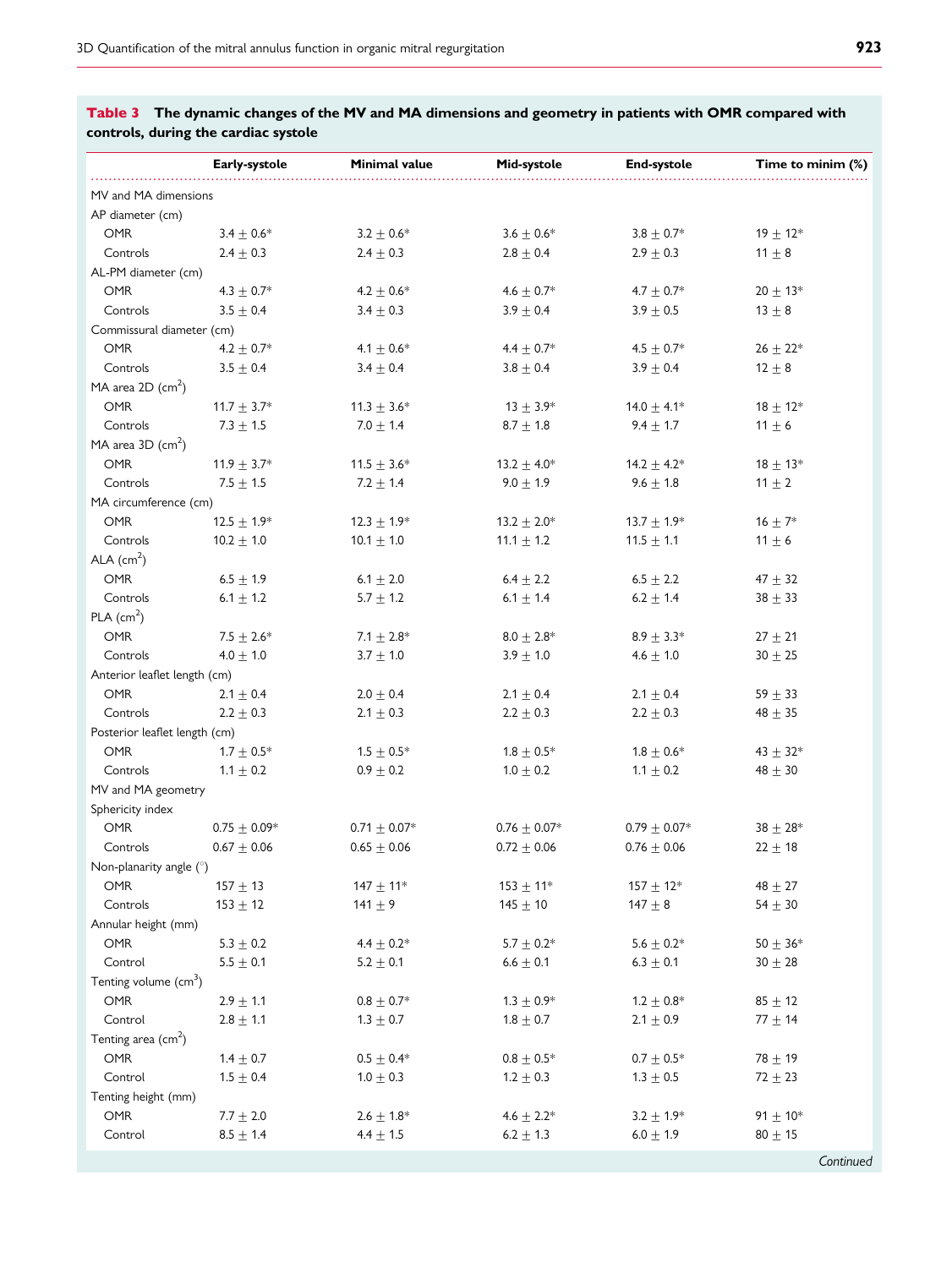|                    | Early-systole | <b>Minimal value</b> | Mid-systole | <b>End-systole</b> | Time to minim (%) |
|--------------------|---------------|----------------------|-------------|--------------------|-------------------|
| Angle aorta-MA (°) |               |                      |             |                    |                   |
| <b>OMR</b>         | $138 + 12*$   | $136 + 13*$          | $143 + 11*$ | $151 + 13*$        | $21 + 20$         |
| Control            | $130 + 11$    | $126 + 11$           | $132 + 13$  | $139 + 13$         | $25 + 16$         |

significantly related to LV function parameters like LVEF ( $r = 0.2$ ,  $P = 0.2$ ), 3D LV GLS, GCS, or GRS ( $r = 0.3$ ,  $P = 06$ ;  $r = 0.1$ ,  $P = 0.7$ ; and  $r = 0.25$ ,  $P = 0.12$ , respectively). Conversely, MA displacement showed a weak positive correlation with the 3D LV GLS ( $r = 0.31$ ,  $P = 0.04$ ).

LA maximum volume correlated with both AP and AL-PM diameters of the MA ( $r = 0.69$  and  $r = 0.50$ , respectively, for both  $P \leq 0.001$ ). LA maximum volume showed a positive correlation with MA area ( $r = 0.63$  $r = 0.63$  $r = 0.63$ ,  $P < 0.001$ ) (Figure 6), with ALA ( $r = 0.53$ ,  $P = 0.001$ ) and with PLA ( $r = 0.55$ ,  $P < 0.001$ ). Furthermore, MA fractional area change presented an inverse correlation with the LA maximum and minimum volumes and a positive correlation with both total and active LA emptying fractions (Figure  $6$ ). MA fractional area change correlates with both negative LA strain and SRs, too (Figure  $6$ ).

In a multiple stepwise regression model using total and active LA emptying fractions, and minimal and maximal LA volumes, solely the active LA emptying fraction independently related to MA fractional area change ( $\beta = 0.43$ ,  $P = 0.01$ ). Moreover, in a similar model using negative LA strain and SR, solely late negative LA SR independently correlated to MA fractional area change ( $\beta$  = 0.56, P = 0.007).

#### Reproducibility

MA parameters obtained by 3DTTE showed excellent intra- and inter-observer reproducibility, with ICCs ranging from 0.87 to 0.98 for intra-observer, and 0.78 to 0.95 for inter-observer reprodu-cibility (Table [5](#page-10-0)).

# **Discussion**

Our study provides a complete description of MA remodelling occurring in patients with mild to severe OMR by comparison with normal individuals, and analyses the relation between the function of the MA and MR severity. Furthermore, our study was the first to explore the relationships between LA and LV size and function and the remodelling and dysfunction of the MA in patients with OMR.

The main results of the study are as follows: (1) patients with OMR have increased MA size and altered MA geometry when compared with normal individuals; (2) in patients with OMR, the distortion of the MA geometry progresses from early to late systole by decreasing MA height and non-planarity angle; (3) in patients with OMR, the extent of MA area change during systole is decreased and delayed, but MA translation is preserved; (4) in patients with mild to severe OMR, the extent of MA area change during systole is inversely related to MR severity and it is further reduced in patients with leaflet flail; and (5) in patients with OMR, MA remodelling and dysfunction correlates with the LA size and function, but not with the LV systolic function.

Degenerative MR is the most common organic MV disease in developed countries, $<sup>1</sup>$  $<sup>1</sup>$  $<sup>1</sup>$  and surgical repair remains the best treatment</sup> option for a patient with severe OMR.<sup>[16](#page-11-0)</sup> Even if surgical MV repair was associated with good long-term survival and remained superior to MV replacement for long-term follow-up,<sup>[16](#page-11-0)</sup> degenerative MV disease still has a sizable risk of recurrence of MR after surgery. This seems to be related to the progression of the MV and MA disease.<sup>[17](#page-11-0)</sup> Moreover, one of the predictors for a successful MV repair is the extent of the MA disease.<sup>[18](#page-11-0)</sup> Therefore, thorough assessment of the MA geometry and function and determinants of MA remodelling in OMR have become pivotal to understand the pathophysiology and the severity of OMR, and to plan effective reparative surgery.

Echocardiography guides the timing of surgical intervention by assessing MR severity, monitoring LV and LA remodelling, and estimat-ing pulmonary-artery systolic pressure.<sup>[19](#page-11-0)</sup> Currently, the only recommendation about the echocardiographic assessment of the MA before surgery is the measurement of its AP diameter using the 2DE long axis view of the LV. $^{20}$  $^{20}$  $^{20}$  However, accuracy of 2DE in measuring the AP diameter of the MA depends critically on correct alignment of anatomical landmarks, $^{21}$  $^{21}$  $^{21}$  and it is now widely accepted that the complex 3D and highly dynamic geometry of the MA cannot be comprehensively described by one single linear measurement.

The advent of 3DE, using dedicated software that extracts a realistic model of the MA from the 3D dataset and permits thorough MA quantitative assessment, completely changed our way of assessing MA shape and function. MA quantitative analysis has been used for a better understanding of OMR pathophysiology, $3$  and in follow-ing up patients.<sup>[22](#page-11-0)</sup> However, MA dynamics in OMR is still controver $sial,$ <sup>[3](#page-10-0)-[5](#page-11-0)</sup> the relationship between the function of MA and MR severity has not been reported, and the relation between the remodelling of the MA and left heart chamber size and function remains to be defined.

Increased MA size in patients with OMR has already been docu-mented.<sup>[4](#page-10-0)[,5](#page-11-0)</sup> However, compared with the patients studied by Grewal et  $al<sup>4</sup>$  $al<sup>4</sup>$  $al<sup>4</sup>$  who showed only persistent increase of the MA commissural diameter, the patients with OMR in our study presented an increase of all MA diameters. Similarly to our findings, Biaggi et al.<sup>[23](#page-11-0)</sup> reported a progressive increase in both AP and AL-PM diameters in patients with OMR. We also found that, due to a disproportionate enlargement in the AP size, the shape MA of patients with OMR was more spherical than in controls.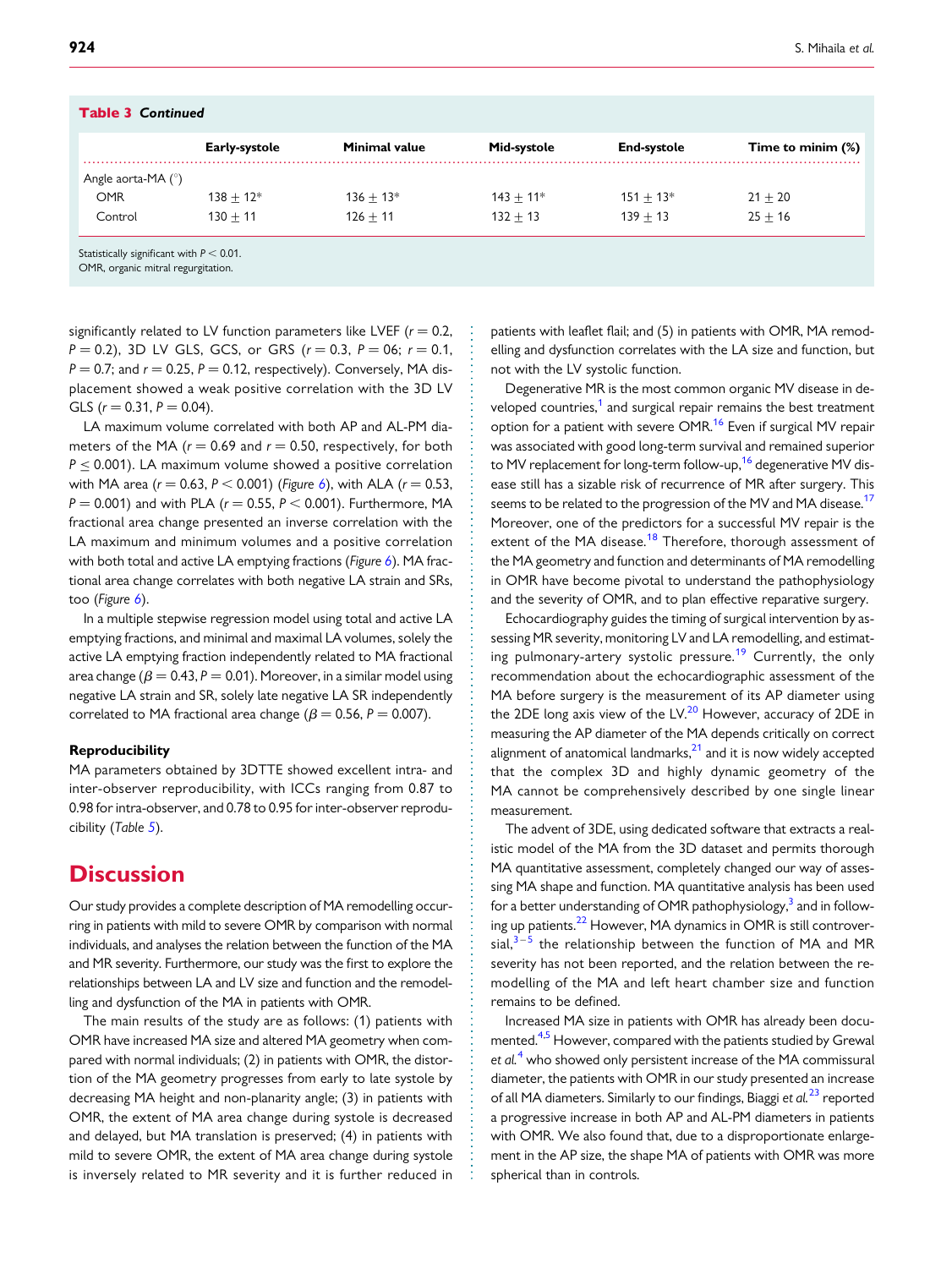<span id="page-7-0"></span>

Figure 3 MA parameters analysed in dynamic during the cardiac systole in patients with OMR and control subjects. AP, anteroposterior; AL-PM, anterolateral-posteromedial; MA, mitral annulus; MVC, mitral valve closure. \*Values are significantly different between pathological and control subjects,  $P < 0.001$ . Red line, organic mitral regurgitation; green line, controls.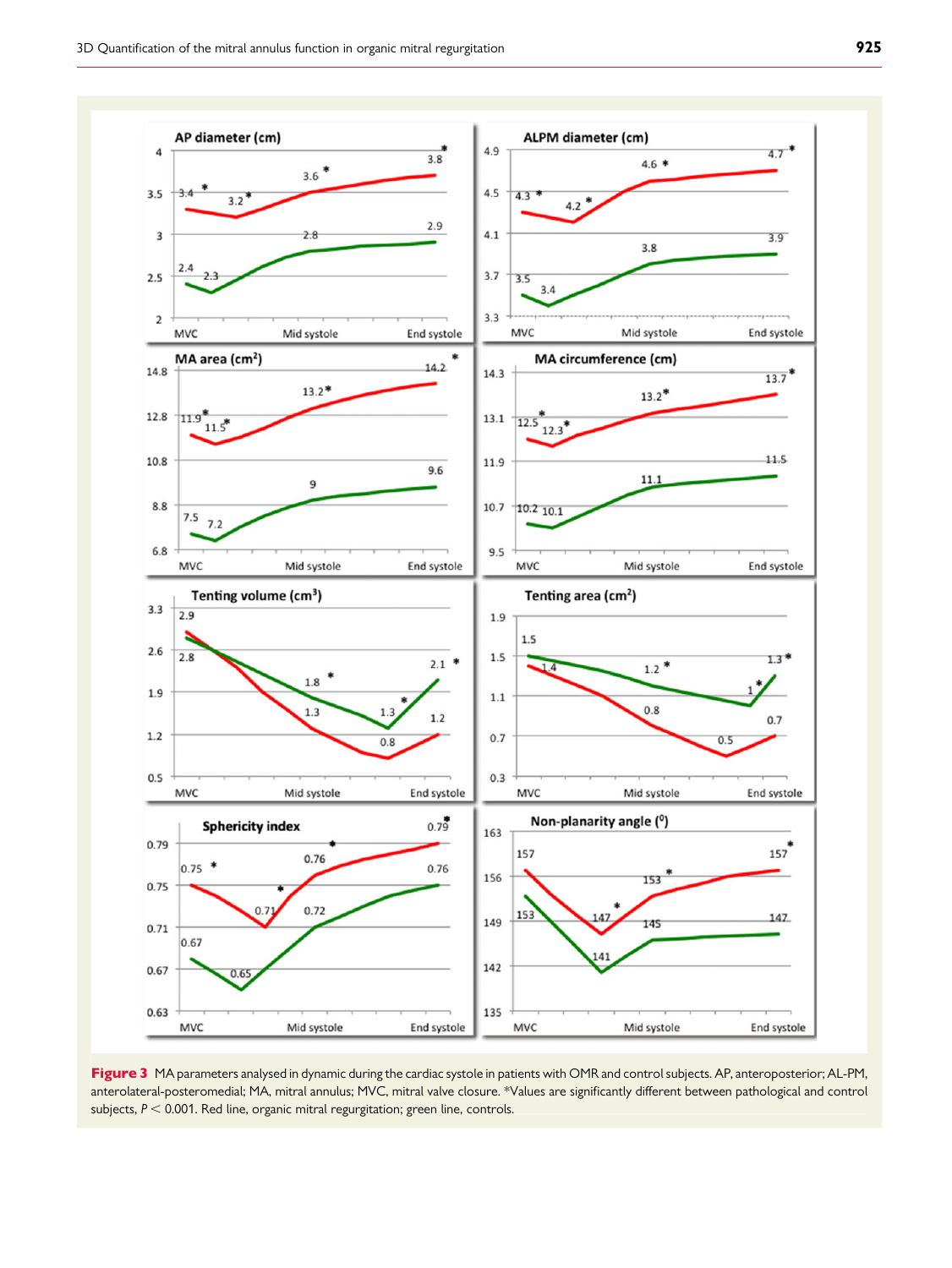<span id="page-8-0"></span>

| Table 4 Comparison of the functional parameters |
|-------------------------------------------------|
| of MA between patients with OMR and controls    |

|                                                                                                                                                    | <b>OMR</b><br>patients<br>$N = 52$                                  | Controls<br>$N = 52$                                           | P                                               |
|----------------------------------------------------------------------------------------------------------------------------------------------------|---------------------------------------------------------------------|----------------------------------------------------------------|-------------------------------------------------|
| MA fractional area change (%)<br>AP diameter change (%)<br>AL-PM diameter change (%)<br>MA displacement (mm)<br>MA displacement velocity<br>(mm/s) | $22.4 + 5$<br>$14.4 + 6.4$<br>$10 + 4.1$<br>$10 + 1.8$<br>$58 + 15$ | $28 + 5$<br>$19.1 + 6$<br>$12 + 4.5$<br>$10 + 1.7$<br>$50 + 9$ | < 0.001<br>< 0.001<br>0.023<br>0.270<br>< 0.001 |

OMR, organic mitral regurgitation.



Figure 4 Correlation between MA contractile dysfunction and OMR severity. EROA, effective regurgitant orifice area; MA, mitral annulus; RVol, regurgitant volume.

The increase of 37% in the MA area of our patients with OMR is lower than the increase of almost 80% in MA area from patients with OMR reported by Little et al.<sup>[5](#page-11-0)</sup> However, the latter included only patients with at least moderate MR, while our study population



Figure 5 MA relationships with the LA and LV volumes. LA, left atrium; LV, left ventricle.

enrolled patients with mild to severe OMR, with a significant proportion (25%) of patients mild MR.

Our patients with OMR presented larger MA size throughout the cardiac systole and decreased MA area contraction than controls. Grewal et al.,<sup>[4](#page-10-0)</sup> using 3D transoesophageal echocardiography and a different software package to quantitate the MV, reported similar findings. Conversely, in a similar study that used 3D transthoracic echocardiography, Little et  $al.5$  $al.5$  reported that patients with MVP have MA remodelling but preserved MA dynamicity,<sup>5</sup> even though the MA fractional area change was relatively similar to the one obtained in our patients with OMR (21  $\pm$  6 vs. 22  $\pm$  5%).

Interestingly, in our patients with OMR, the reduced fractional area change of the MA was related to the severity of the MR. This is, from the best of our knowledge, the first study that correlates the extent of MA remodelling and dysfunction with the severity of OMR. Furthermore, we found that patients with a flail of the MV leaflet showed a further decrease in MA fractional area change, suggesting that the decreased MA shrinking during systole might have an additional negative impact on leaflet stress and chordae tension. Our data complete the results provided by Lee et al.,<sup>[3](#page-10-0)</sup> which correlated the severity of the leaflet prolapse with the severity of MR.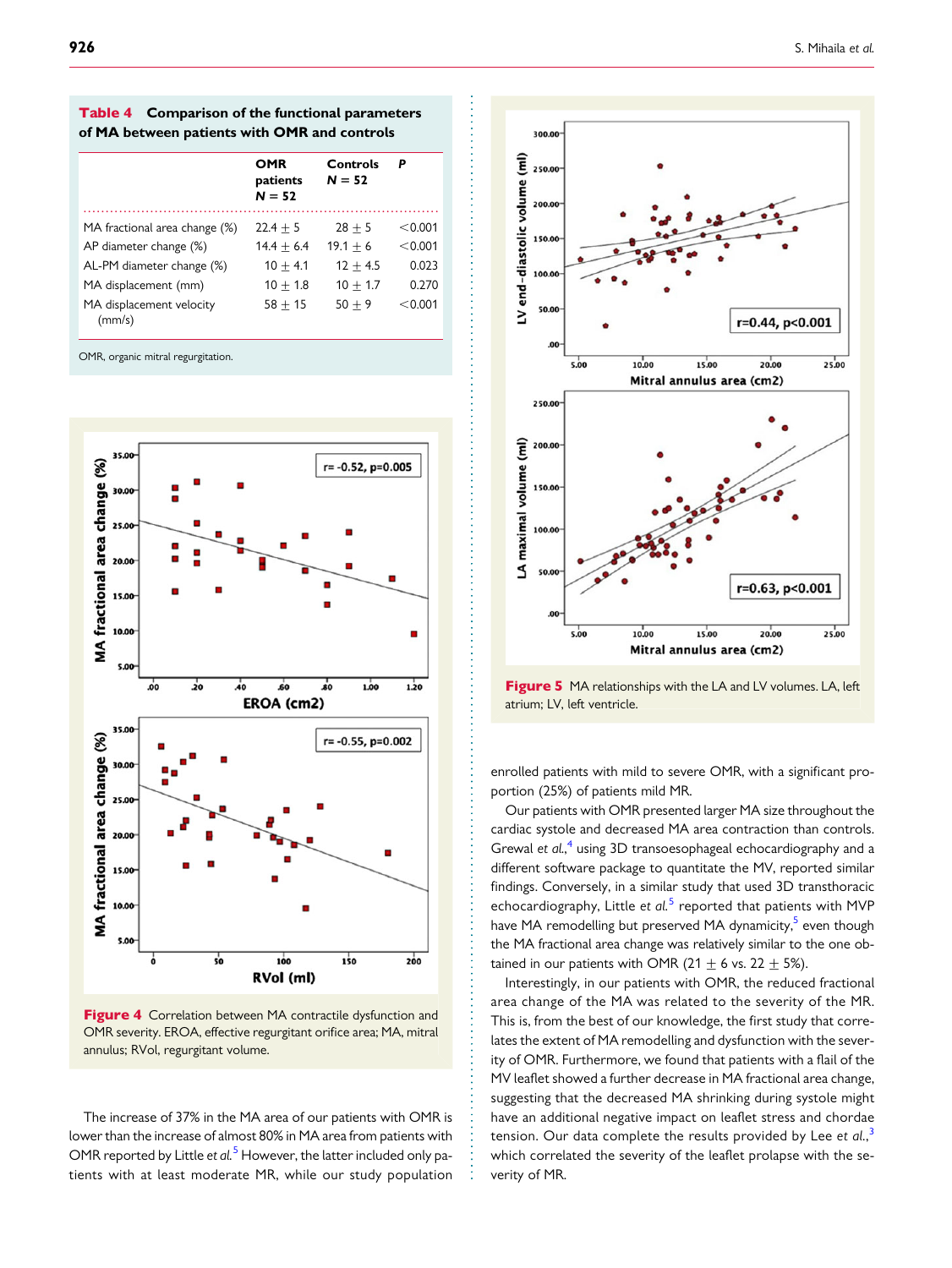<span id="page-9-0"></span>![](_page_9_Figure_1.jpeg)

Figure 6 Relationships between MA contractile function and LA size and function in patients with OMR. 3D, three dimensional; LAVmax, maxim left atrium volume; LAVmin, minim left atrium volume; LAEF, left atrium emptying fraction; LAS, longitudinal atrial strain; LASR, longitudinal atrial strain rate; MA, mitral annulus.

Conversely, the extent of MA displacement was similar in patients with OMR and control subjects. These data are in accordance with the similar LV systolic function between the two groups. Converse-ly, Little et al.<sup>[5](#page-11-0)</sup> found a lower MA displacement in patients with OMR than in controls (9  $\pm$  3 vs. 11  $\pm$  2 mm). However, as mentioned above, the population from that study included patients with more severe degree of MR, so with a higher probability of having subclinical longitudinal LV dysfunction $^{24}$  $^{24}$  $^{24}$  due to chronic MR.

Even though patients with OMR presented relatively normal MA height and non-planarity angle at early-systole, the MA became progressively flatter from mid- to end-systole. MA non-planarity has been already reported to have a role in re-ducing MV leaflet stress.<sup>[25](#page-11-0)</sup> The late systolic decrease in MA nonplanarity can additionally increase leaflet stress in patients with OMR, with elongation and secondary chordae rupture.<sup>[26](#page-11-0)</sup> As expected, MV tenting height and volume decreased from mid- to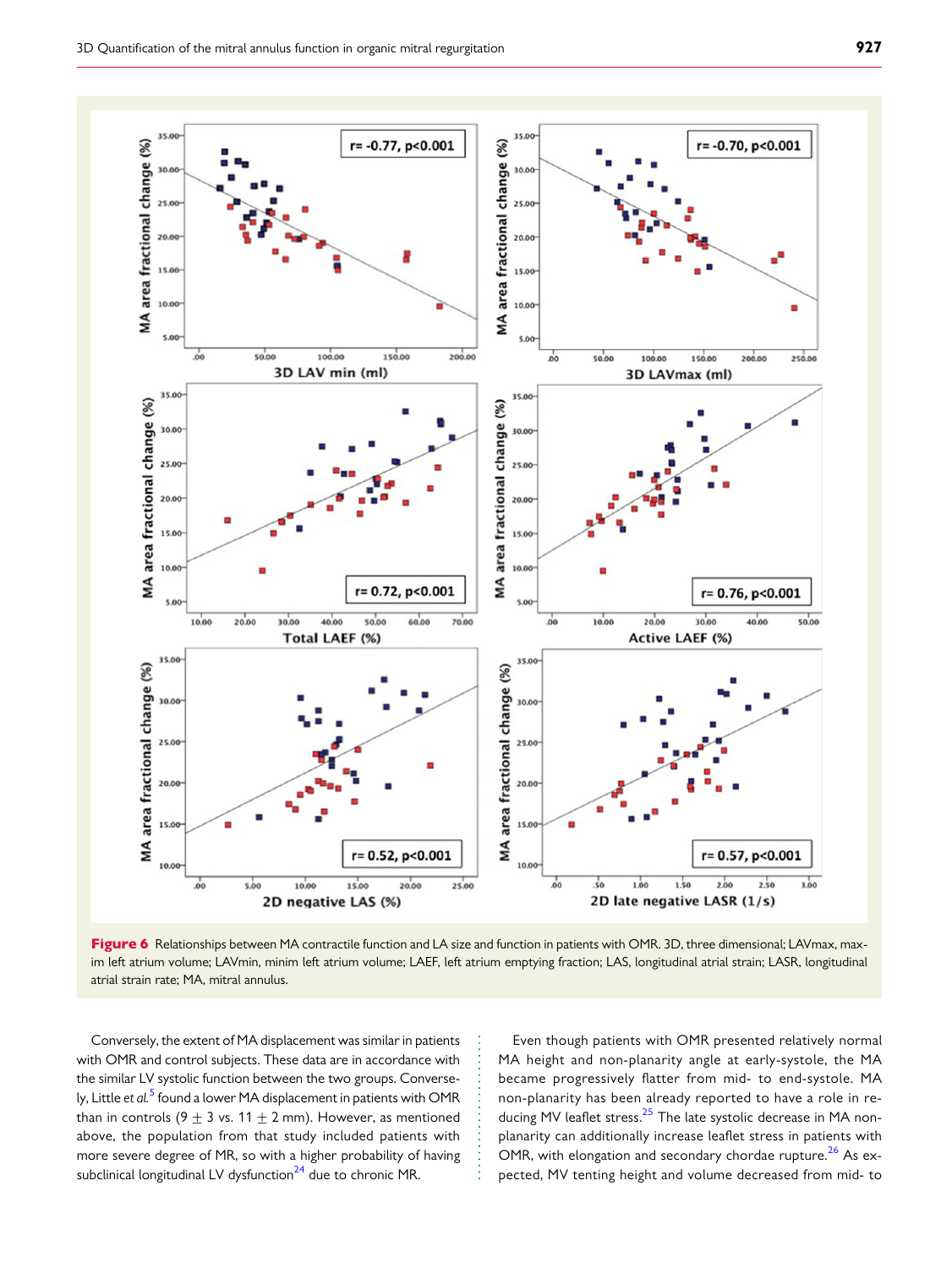| $n = 17$                        | <b>Reproducibility</b>  |                         |  |  |
|---------------------------------|-------------------------|-------------------------|--|--|
|                                 | Intra-observer<br>(ICC) | Inter-observer<br>(ICC) |  |  |
| AP diameter (cm)                | 0.97                    | 0.89                    |  |  |
| AL-PM diameter (cm)             | 0.97                    | 0.92                    |  |  |
| Commissural diameter (cm)       | 0.95                    | 0.89                    |  |  |
| Circumference (cm)              | 0.97                    | 0.92                    |  |  |
| Annular area (cm <sup>2</sup> ) | 0.98                    | 0.95                    |  |  |
| ALA $(cm2)$                     | 0.91                    | 0.91                    |  |  |
| $PLA$ (cm <sup>2</sup> )        | 0.90                    | 0.88                    |  |  |
| Tenting height (mm)             | 0.89                    | 0.91                    |  |  |
| Tenting volume (mL)             | 0.87                    | 0.78                    |  |  |

<span id="page-10-0"></span>Table 5 Reproducibility for the MA parameters

ICC, intra-class correlation.

end-systole in patients with OMR, due to the progressive mitral leaflet prolapse.

Even though MA remodelling and dysfunction seem to be related to the severity of OMR, their prognostic value and their relationships to left cardiac chamber size and function have received much less attention. Grewal et  $al<sup>4</sup>$  showed that the patients with OMR present a loss of early MA contraction, despite the same magnitude of LV contraction, and suggested a ventriculo-annular decoupling. Based on our findings, we suggest that, in patients with OMR, the MA size and reduced fractional area shortening are more related to the LA than to LV size and dysfunction, at least at a stage of the disease when the LV still has a preserved ejection fraction.

LA dilation and dysfunction documented by 2D speckle-tracking analysis have recently been reported to be an additional good pre-dictor of the need for surgery in patients with OMR.<sup>[6](#page-11-0)</sup> Moreover, LA size has already been shown to have an independent role in functional MR.<sup>27</sup> Starting from our finding of a significant association between LA and MA function, future research will be needed to evaluate if, in addition to the LA function, the MA dysfunction might be a prognostic factor to be used for timing surgery in patients with OMR and the effects of LA size and function on recurrence of MR after successful MV repair. This hypothesis is also supported by the fact that the only significantly different characteristic between patients with and without MV flail was the decreased MA systolic contraction, which may suggest that a reduced extent of MA area reduction during systole can also be involved in the occurrence of chordae rupture.

An issue that remains to be addressed is which is the cause and which is the effect in the relation between the MA and the LA remodelling, in relation with the MR severity. MA intrinsic dysfunction was previously suggested in patients with MVP,<sup>[28](#page-11-0)</sup> especially in the Barlow disease, and the disease progression was suggested to have a role in the recurrence of the MR post-operatively.<sup>[17](#page-11-0)</sup> However, the presence of the MR leads to MA and LA remodelling, which further increase the severity of the MR. Therefore, a prospective long-term study designed to analyse the MA and the LA remodelling in patients with progressive OMR would likely clarify the cause–effect of this relationship.

## Study limitations

Our study documented an association between LA size and function and the extent of MA fractional area change in patients with OMR, without being able to specify if there is an actual cause–effect relation.

The need of multi-beat acquisition to achieve high temporal resolution limits the use of 3DE to patients with regular rhythm. Since many patients with MV disease show atrial fibrillation, the need of single-beat qualitative images is emerging as a clinical necessity to implement 3DE into the routine work-up of patients with MV disease.

In patients with mild MR, the CW-Doppler envelope of the regurgitant jet was not feasible for analysis due to a faint signal; therefore, the EROA and RVol could not be calculated in these patients. However, based on current guidelines recommendations, we used a multiparametric approach to assess the MR severity. Moreover, the EROA and RVol were calculated in all patients with more than mild MR, and used to separate between moderate and severe MR.

The software package used in this study performs MA tracking only during cardiac systole; therefore we were unable to analyse the MA dynamics during diastole. However, MA diastolic dynamics has been reported less accentuated and less important for the func-tional point of view.<sup>[29](#page-11-0)</sup>

# **Conclusions**

Our study reveals that in patients with mild to severe OMR due to MVP or the Barlow disease, the extent of MA remodelling and dysfunction is related with MR severity, and the presence of MV leaflet flail. Moreover, MA remodelling and contractile dysfunction are associated with LA dilation and dysfunction, and not with the left ventricle dysfunction. Our findings of a direct relationship between MA remodelling and severity of OMR and between MA and LA dilation and dysfunction should foster new clinical researches aimed to clarify the role of the LA remodelling in identifying the correct timing for MV repair and the effects of LA size and function on recurrence of MR after successful MV repair.

Conflict of interest: L.P.B. and D.M. are consultants and received equipment grants from GE Vingmed and TomTec Imaging Systems. S.M. is an EACVI Research Grant winner on 2011 and an ESC Training Grant winner on 2014.

## Funding

An EACVI Research Grant won by S.M. in 2011 supported the research project.

#### **References**

- 1. Freed LA, Levy D, Levine RA, Larson MG, Evans JC, Fuller DL et al. Prevalence and clinical outcome of mitral-valve prolapse. N Engl | Med 1999;341:1-7.
- 2. Iung B, Baron G, Butchart EG, Delahaye F, Gohlke-Barwolf C, Levang OW et al. A prospective survey of patients with valvular heart disease in Europe: The Euro Heart Survey on Valvular Heart Disease. Eur Heart | 2003;24:1231-43.
- 3. Lee AP, Hsiung MC, Salgo IS, Fang F, Xie JM, Zhang YC et al. Quantitative analysis of mitral valve morphology in mitral valve prolapse with real-time 3-dimensional echocardiography: importance of annular saddle shape in the pathogenesis of mitral regurgitation. Circulation 2013;127:832–41.
- 4. Grewal J, Suri R, Mankad S, Tanaka A, Mahoney DW, Schaff HV et al. Mitral annular dynamics in myxomatous valve disease: new insights with real-time 3-dimensional echocardiography. Circulation 2010;121:1423–31.